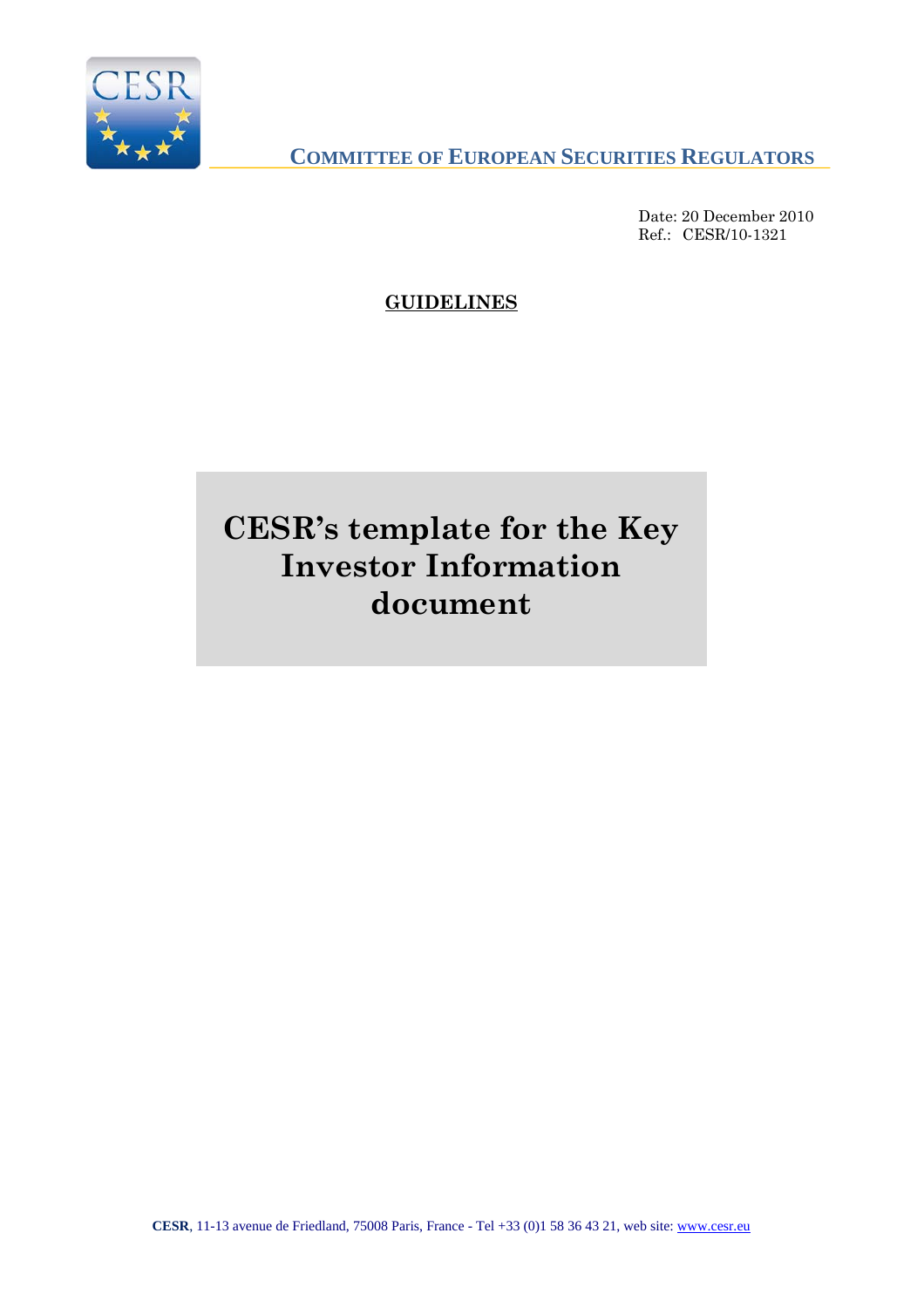

Ī

Ī

#### **Table of contents**

| <b>Executive Summary</b> | 3                      |
|--------------------------|------------------------|
| Template                 | $\boldsymbol{\Lambda}$ |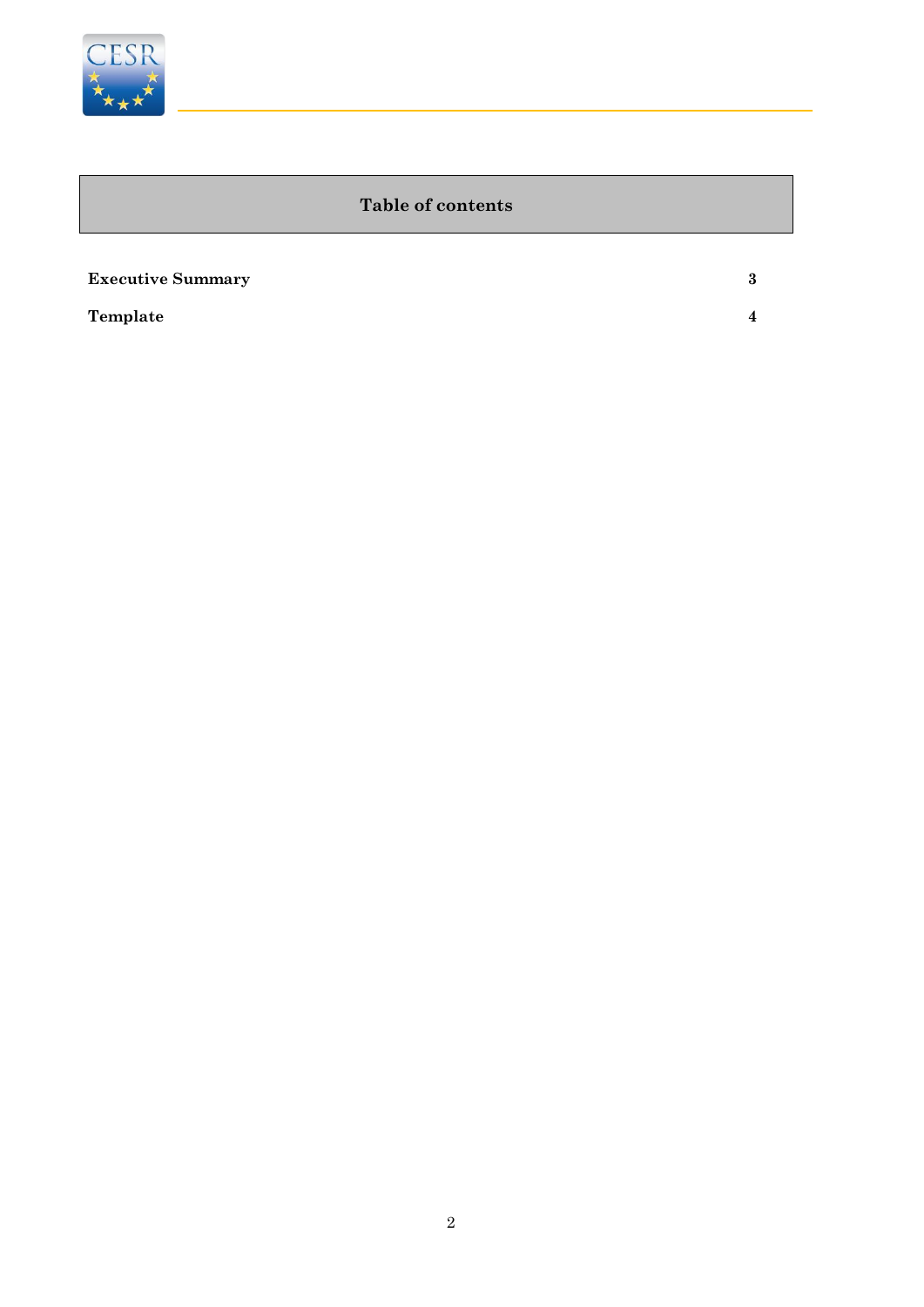

İ

#### **Executive Summary**

The template that CESR has developed for the Key Investor Information document for UCITS reflects the content of Commission Regulation (EU) 583/2010 implementing Directive 2009/65/EC of the European Parliament and of the Council as regards key investor information and conditions to be met when providing key investor information or the prospectus in a durable medium other than paper or by means of a website. It shows the type of contents and layout that UCITS management companies would be expected to follow for a standard UCITS.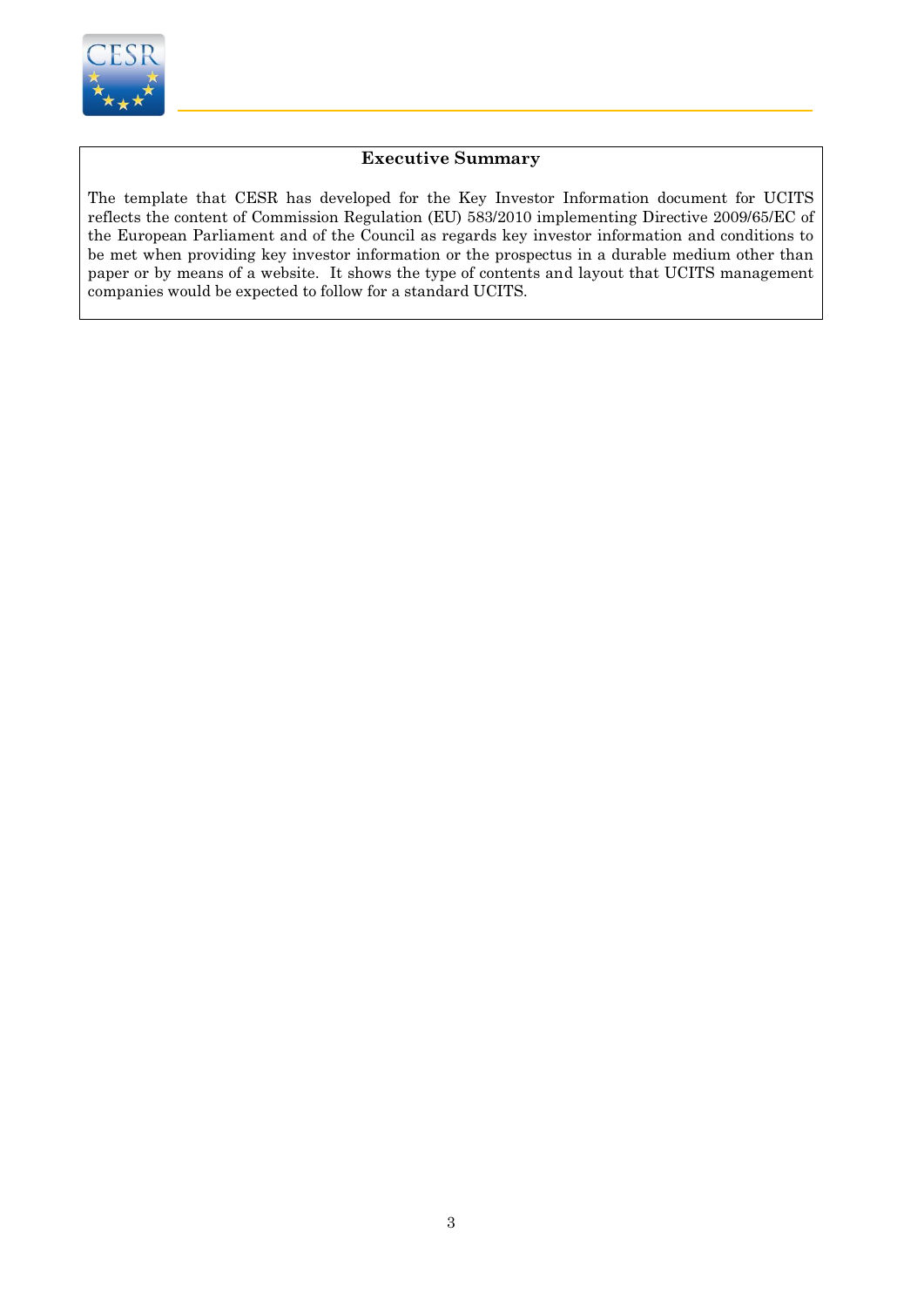## Key Investor Information

**This document provides you with key investor information about this fund. It is not marketing material. The information is required by law to help you understand the nature and the risks of investing in this fund. You are advised to read it so you can make an informed decision about whether to invest.** 

## **123 Fund, a sub-fund of ABC Fund SICAV (ISIN: 4321)**<br>This fund is managed by ABC Fund Managers Ltd, part of the XYZ group of companies

### **Objectives and Investment Policy**

Joint description of the objectives and policy of the UCITS in plain language (it is suggested not to copy-out the prospectus)

Essential features of the product which a typical investor should know:

- main categories of eligible financial instruments that are the object of investment
- a statement that the investor may redeem units on demand, and how frequently units are dealt in
- whether the UCITS has a particular target in relation to any industrial, geographic or other market sectors or specific classes of assets
- whether discretionary choices regarding particular investments are allowed, and whether the fund refers to a benchmark and if so which one
- a statement of whether any income arising from the fund is distributed or reinvested

Other information if relevant, such as:

- what type of debt securities the UCITS invests in
- information regarding any pre-determined pay off and the factors expected to determine performance
- if choice of assets is guided by growth, value or high dividends
- how use of hedging / arbitrage / leverage techniques may determine the fund's performance
- that portfolio transaction costs will have a material impact on performance
- minimum recommended holding term

#### **Risk and Reward Profile**



Narrative explanation of the indicator and its main limitations:

- Historical data may not be a reliable indication for the future
- Risk category shown is not guaranteed and may shift over time
- The lowest category does not mean 'risk free'
- Why the fund is in its specific category
- Details of nature, timing and extent of any capital guarantee or protection

Narrative presentation of risks materially relevant to the fund which are not adequately captured by the indicator:

- Credit risk, where a significant level of investment is made in debt securities
- Liquidity risk, where a significant level of investment is made in financial instruments that are likely to have a low level of liquidity in some circumstances
- Counterparty risk, where a fund is backed by a guarantee from, or has material investment exposure through contracts with, a third party
- Operational risks including safekeeping of assets
- Impact of any techniques such as derivative contracts